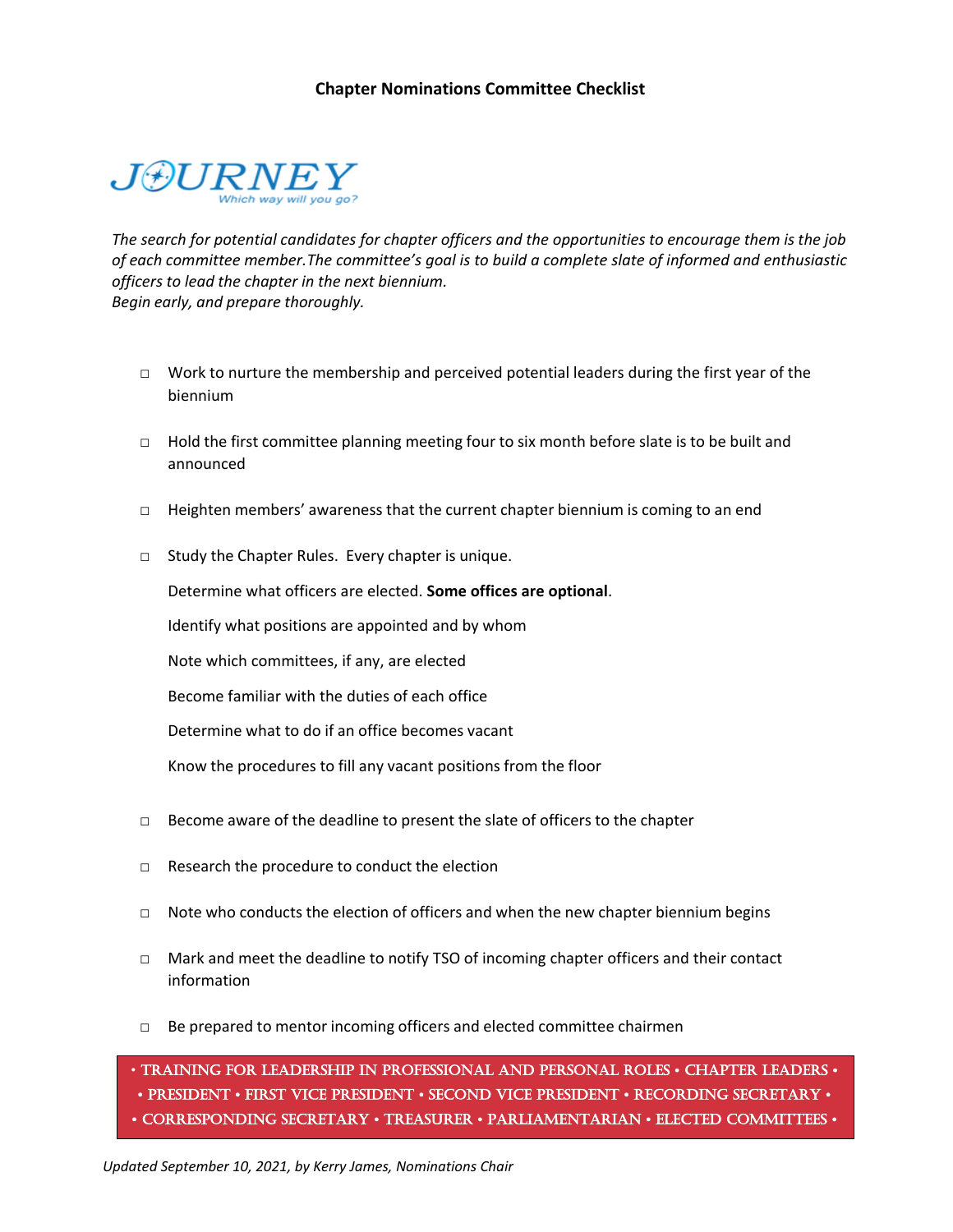# **2021-2023 Nomination Application Outline for TSO Elected Finance and Nominations Committees**

### **Deadline: January 01, 2023 Electronic format is preferred.**

### **The application should include:**

- completed responses to all sections of the outline
- letter of endorsement from applicant's Executive Board and/or chapter (can be sent separately)
- digital image of applicant

### **Please use the following outline when submitting the required information.**

### **1. Nominee Information:**

Name of nominee (Dr., Miss, Mrs., Ms.) Complete address with zip code Telephone numbers (cell, home) Email address Current Chapter, Area

**2. I am applying for the position of \_\_\_\_ Finance Committee \_\_\_ Nominations Committee**

**3. DKG experience:** (List all offices and committee appointments beginning with most current position, using the following column headings under each sub-head listed below. Please be specific with all information giving years and locations.)

Year **Position** Responsibility

- a) Chapter
- b) Area, State, ASTEF
- c) International

# **4. Number of events attended:**

- a) Area Workshops :
- b) State Conventions :
- c) International Conferences (formerly Regionals in odd years) :
- d) International Conventions (even years) :
- **5. DKG awards, honors, and scholarships**

**6. Academic background (Begin with most recent: degrees, dates, institutions conferring):**

**7. Professional education experience (Begin with most recent assignment):**

**------------------------------------------------------------------------------------------------------------------------------------------------------- Applicant's signature (can be electronically signed):**

**Chapter: Date: Date: Date:** 

**---------------------------------------------------------------------------------------------------------------------------------------------------------------------------------------------**

# **Submit to: Kerry James, TSO Nominations Chair**

**Email: aphi68@aol.com (preferred)**

**Or mail: Kerry James, 3004 Fortune Ave. Texarkana, TX 75503**

**Any questions, please call Kerry at 903-280-6482**

Updated by Kerry James, September 10, 2021, Nomination Chair

**NOTE: If this nominee is selected for a state level position, she must agree not to disclose this fact for 24 hours after notification to anyone except her immediate family.**